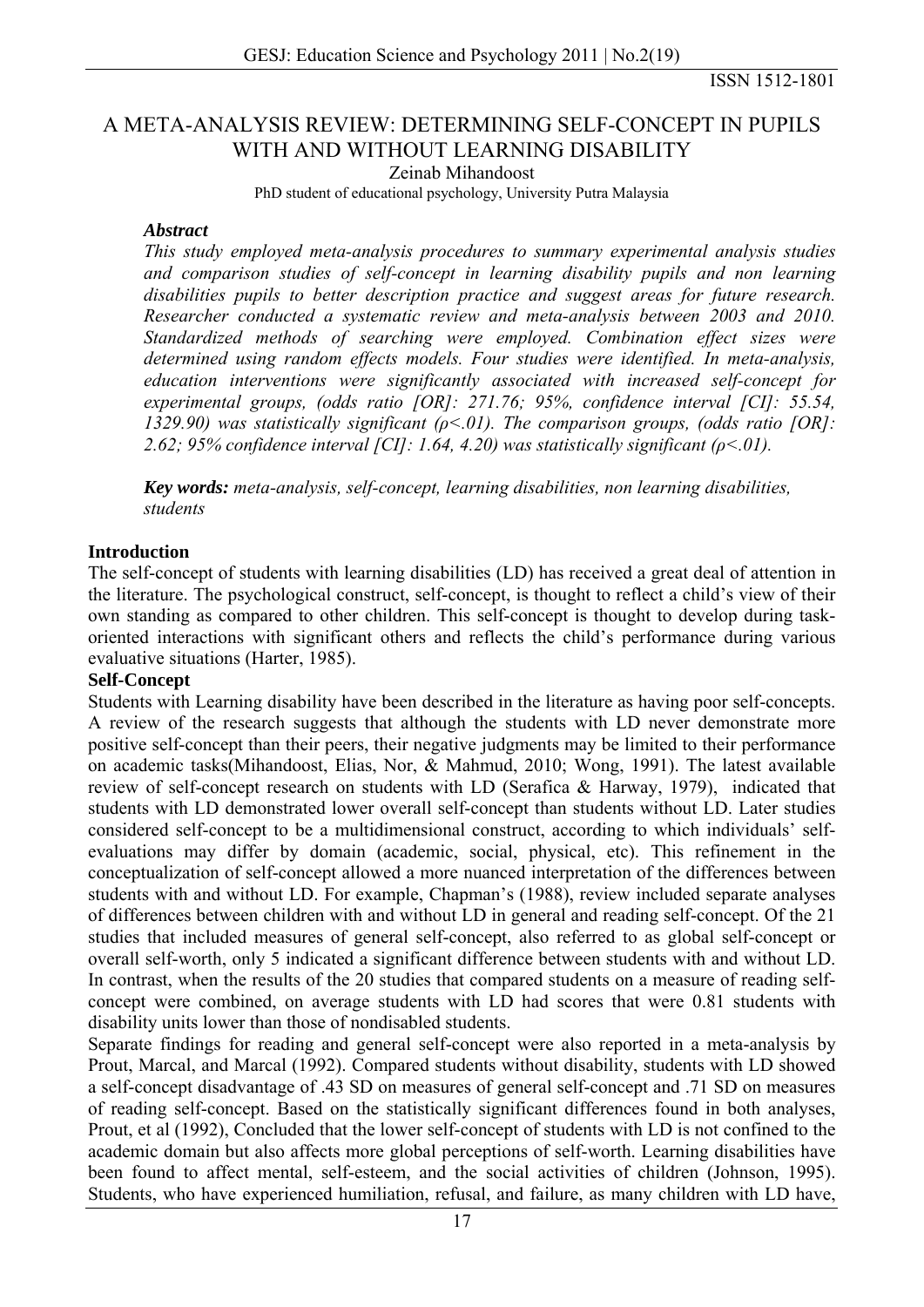generally have feelings of low self-worth and vulnerability ([Hughes & Baker, 1990\)](#page-5-0). Researchers' concern in the self-concept of students with LD has increased given the concern that their reading failure may affect their global self-concept ([Cooley, 1902](#page-5-0)). Nevertheless, the study literature on self-concept in students with LD shows mixed findings and is often contradictory ([Gresham &](#page-5-0)  [MacMillan, 1997](#page-5-0)).

A large part of study has explained the educational self-perceptions of students with LD. Many researchs have maintained that despite the LD label, these students retain a positive self-concept about their reading skills. Meltzer, Roditi, Houser and Perlman [\(1998](#page-5-0)), used the children self-report system in a research with fourth- through ninth- grade students and found that students with LD considered themselves as using appropriate strategies in the areas of reading, writing, spelling, math, and organization and as being competent in those domains. They also rated their educational performance and association as average to above average. Bear and Minke ([1996\)](#page-5-0), using the selfperception profile for children with third-grade students, found that children with LD did not perceive themselves to be any less competent in their schoolwork. Numbers of studies have maintained that despite the lower self-concept in students with LD in the intellectual domain, the children maintain positive feelings of global self-worth. Bear and Minke [\(1996](#page-5-0)), and Bear , Clever and Proctor ([1991\)](#page-5-0), found no differences in global self-worth between children with LD and their peers without LD. Rothman and Cosden [\(1995](#page-6-0)), employed the Heyman's Self-perception of a Learning Disability Scale with third through sixth-grade children with LD and found that children with less negative perceptions of their LD perceived a more positive global self-concept, more intellectual and behavioral competence, and more social acceptance than students with LD who had more negative perceptions of their LD. Nevertheless, sufficient global self-concept between students with LD has not been a consistent finding by researchers ([Chapman, 1988\)](#page-5-0). Harter, Whitesell and Junkin ([1998\)](#page-5-0), found that characteristically achieving students reported further positive global self-worth and positive evaluations of their self-worth than did students with LD.

Researchers have obtainable some clarifications for why many students with LD do maintain positive self-perceptions and feeling of self-worth is spite of their academic difficulties. Factors such as apparent social maintain and favorable feedback from others, especially teachers, parents, friends, and peers [\(Kloomok & Cosden, 1994;](#page-5-0) [Rothman & Cosden, 1995\)](#page-6-0), and perceived competence in domains other than academic seem to aid in elevating their self-concept ([Hagborg,](#page-5-0)  [1996\)](#page-5-0). Renick and Harter ([1989\)](#page-6-0), shows that students with LD who compared themselves to others with LD felt better about their performance than children with LD who compared themselves to their peers without LD. Beltempo and Achille ([1990\)](#page-5-0), found that when students with LD were located in a combination of partial special education settings and general education classrooms, they reported higher self-esteem than children with LD in other settings.

"A positive self-concept is important because how one perceives and values oneself determines to a large extent how one behaves, copes with life and manages one's life"[\(Pollard & Hillage, 2001\)](#page-5-0). According to Pollared and Hillage ([2001\)](#page-5-0), a poor self-concept may play a central role in causing a child to be victimized by peers, in that children who do not feel that they 'fit in' with their peer group are more likely to be anxious and respond submissively during conflict, and thus they are more likely to be bullied by peers. Coopersmith [\(1967](#page-5-0)), agrees that individuals who regard themselves negatively are more likely to be "intropunitive" and passive in adapting to environmental demands and pressures. A low self-concept has been associated with many serious outcomes, such as inattentiveness [\(Singer, 2005](#page-6-0)), poor school performance [\(Elbaum & Vaughn,](#page-5-0)  [2003\)](#page-5-0), low motivation for school work ([Singer, 2005](#page-6-0)), and a higher risk of school dropout [\(Elbaum](#page-5-0)  [& Vaughn, 2003](#page-5-0); [Singer, 2005\)](#page-6-0).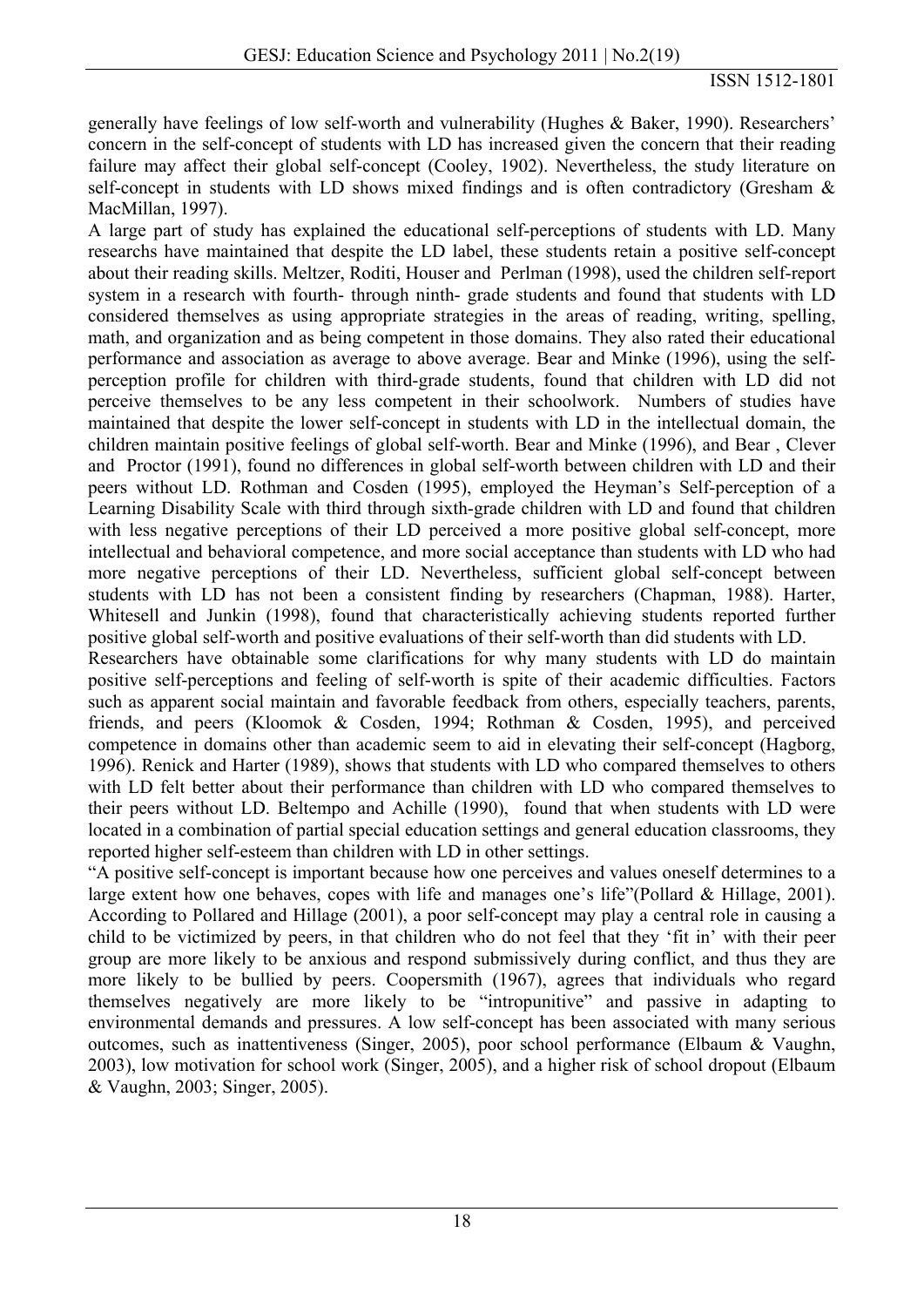ISSN 1512-1801

|                                                | Sample |                             |               |           |                                                                     |
|------------------------------------------------|--------|-----------------------------|---------------|-----------|---------------------------------------------------------------------|
| <b>Studies</b>                                 | size   | Instrument                  | Treatment     | Age       | Result                                                              |
| 1. The Effectiveness of                        |        |                             |               |           |                                                                     |
| the Intervention                               |        |                             |               |           |                                                                     |
| Program on the                                 |        |                             |               |           | The results shows that a                                            |
| Attitude and Self-                             |        | Reading Self-               |               |           | statistically significant difference                                |
| Concept of students                            |        | Concept Scale               |               |           | in self-concept between the                                         |
| with dyslexia                                  |        | (Chapman and                | <b>Barton</b> |           | dyslexic students in control and                                    |
| (Mihandoost, 2010).                            | 64     | Tunmer, 1995)               | Program       | $10 - 12$ | experimental groups.                                                |
| 2. Differences in self-                        |        |                             |               |           |                                                                     |
| concept among student                          |        |                             |               |           |                                                                     |
| with and without                               |        |                             |               |           |                                                                     |
| learning disabilities in<br>Karaka district in |        | Piers-Harris                |               |           | The result shows that significant<br>differences between the LD and |
|                                                |        |                             |               |           |                                                                     |
| Jordan (Al Zyoudi,                             | 124    | Children's                  |               | $9 - 14$  | non LD in terms of all the                                          |
| 2010)<br>3. Academic self-                     |        | (Piers, 1994)               |               |           | subscales of self-concept.                                          |
|                                                |        | Students'                   |               |           |                                                                     |
| concept, reading<br>attitudes and              |        |                             |               |           | The result shows that significant                                   |
| approaches to learning                         |        | Perception of               | Receiving     |           | differences between the LD and                                      |
| of children with                               |        | ability Scale<br>(SPAS)     | reading       |           | the two groups of different                                         |
| dyslexia: do they differ                       |        | Boersma $\&$                | programmers   |           | abilities in terms of all the                                       |
| from their peers?                              |        | Chapman,                    | outside       |           | subscales of self-concept                                           |
| (Polychroni, 2006)                             | 242    | 1992).                      | school        | $10 - 12$ | investigated.                                                       |
|                                                |        |                             |               |           | The result shows that there is a                                    |
| 4. Comparing the Self-                         |        |                             |               |           | statistically significant difference                                |
| Concept of Students                            |        |                             |               |           | in behavior, intellectual and                                       |
| With and Without                               |        | Piers-Harris                |               |           |                                                                     |
|                                                |        |                             |               |           |                                                                     |
|                                                | 120    |                             |               | $11 - 14$ | students.                                                           |
| Learning Disabilities<br>(Gans, 2003)          |        | Children's<br>(Piers, 1994) |               |           | school status between the dyslexic<br>students and non-dyslexic     |

#### **Table 1. Number of studies**

### **Method**

#### **Data collection**

In this study I used full Text electronic databases were searched for articles in March 2011 using the terms "Intervention program and self-concept" and "self-concept in LD and non-LD students". The next steps were used to compare articles in order to find data usable for the current meta-analysis:

- 1. The study involved children in grades two to nine.
- 2. The interventions were described with detail.
- 3. The study was published
- 4. The study presented quantitative data.
- 5. The study was written in English.

After identifying articles appropriate for the review from the electronic searches, the references of identified articles were reviewed to identify potential additional articles. Finally, the first authors of some identified articles who have e-mail address in the article was contacted and asked if any additional relevant articles were in press or otherwise missed by the procedures. In total, four articles were found.

#### **Categorization of Articles**

I categorized each case across every one of studies by intervention and comparison self-concept between LD and non LD students. The articles were then independently coded by the author.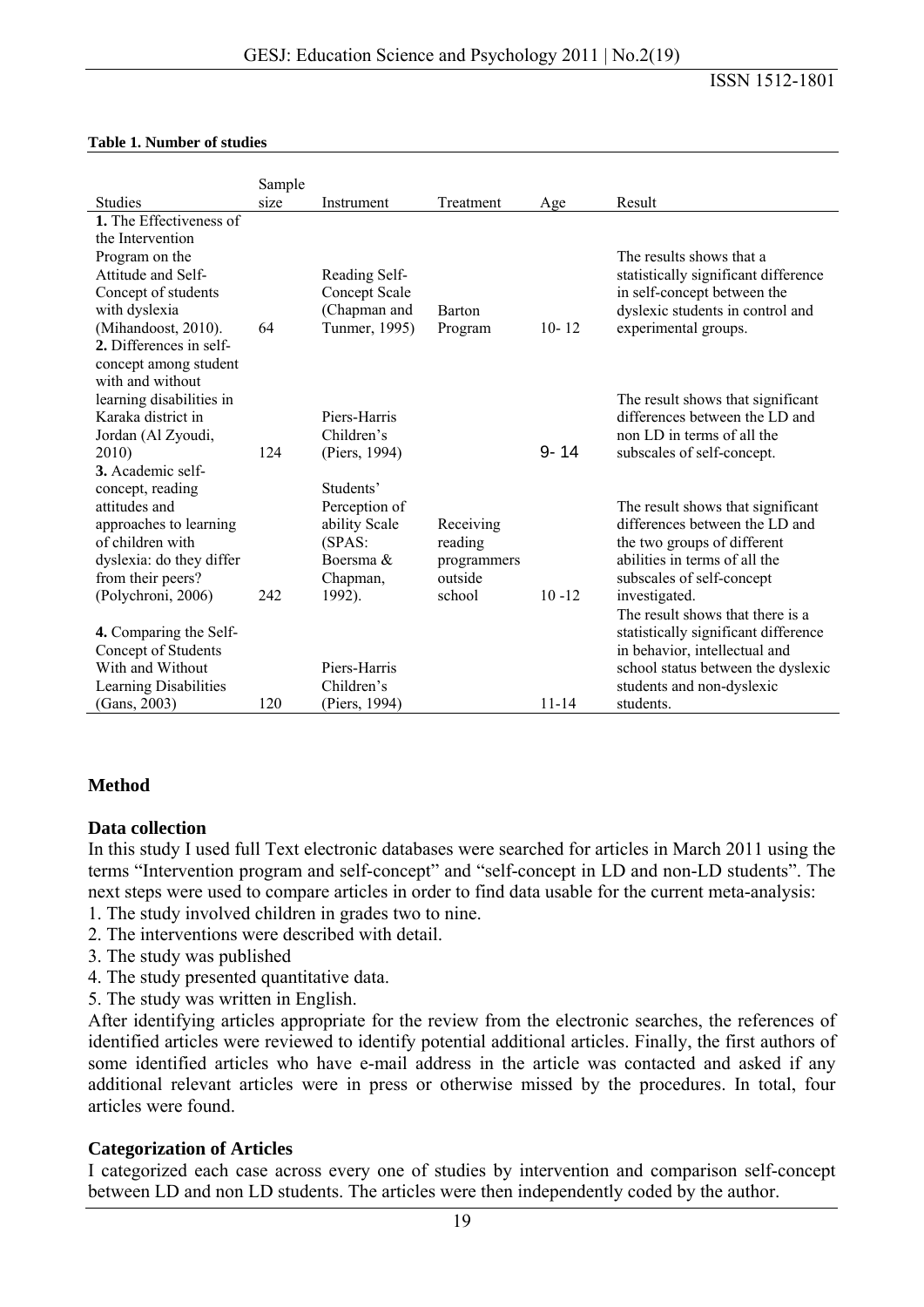### **Description**

In this study I examined the effectiveness of interventions program expected at enhancing the selfconcept of students with LD. In that study, I examined intervention outcomes were related to the type of intervention that was implemented, the elementary and secondary level of the students involved, and the dimension of self-concept that was measured. A total of four studies published in 2003, 2006, and 2010, met the students with LD who received an intervention program were compared to similar students who did not receive an intervention program and also compared between LD and non LD students. The data reported in the study were sufficient for the calculation of an effect size. The two studies included a total of four independent comparisons of treatment and no-treatment groups. Interventions were including: Orton- Gillingham, and Barton program. The students participating in the study was coded as elementary and secondary range.

## **Meta-analysis**

I transformed effect size estimates to the regular metric of an odds ratio since all studies compared two groups and descript dichotomous outcomes. I used standard meta-analytic methods to obtain standardized effect size estimates [\(Cooper & Hedges, 1994\)](#page-5-0) and employed the software Comprehensive Meta-Analysis, Version 2 to conduct statistical analyses. For each outcome, I entered the odds ratio straightly into the program or calculated the odds ratios from the percentages descript in the article. Odds ratios were pooled using random effects models.

## **Results**

This study I used four relevant articles discovered in the internet. The characteristics of each study are detailed in Table 1. Of these four studies, they are conducted respectively in the United States, Greece, Iran and Jordan. Two studies [\(Mihandoost, et al., 2010;](#page-5-0) [Polychroni, Koukoura, &](#page-5-0)  [Anagnostou, 2006](#page-5-0)), were experimental and other two studies [\(Al Zyoudi, 2010](#page-5-0); [Gans, Kenny, &](#page-5-0)  [Ghany, 2003\)](#page-5-0), were comparison. The meta-analysis of these four studies (see table 2 and table 3), showed a statistically significant, for experimental groups, OR: 271.76; 95% CI: 55.54, 1329.90 was statistically significant ( $p \le 01$ ) (see Table 3), but the O statistic for heterogeneity of .317 was not statistically significant ( $p < .57$ ). The comparison groups, OR: 2.62; 95%CI: 1.64, 4.20 were statistically significant ( $\rho$ <.01) (see table 2), but the Q statistic for heterogeneity of .06 was not statistically significant ( $p < .81$ ). In this study the sensitivity of the Q statistic is low because a few studies (e.g., n<20) are included in the meta-analysis, so that the test could fail to detect even a moderate degree of heterogeneity.

# **Discussion**

The results of this meta-analysis submitted four studies. In this research I used two study designs: First study design were the effectiveness Intervention program on self-concept in LD students and second study designs were compared self-concept in LD and non LD students. The combined data from these studies showed that statistically significant. The findings reported in this study confirmed, the findings of other meta-analysis of self- concept [\(e.g., Elbaum & Vaughn, 2003](#page-5-0)). A significant association was found between intervention program and self-concept of students with learning disability. Also significant was found between LD and non-LD students in self-concept. The result of the meta-analysis by Elbaum and Vaughn [\(2003](#page-5-0)), shows that the intervention program can lead to beneficial changes in the self-perception of students with learning disabilities. The results that students with LD have a low self-concept with consider to their peers without can provide direction for teacher s. Some studies have proposed that teachers be aware of the probable stigmatizing effects of the option procedure for special education on students with LD [\(Ston, 2004\)](#page-6-0). Educators who work with students with learning disabilities need to identify how to avoid low selfconcept in these students and be aware of the interventions accessible to help them. These results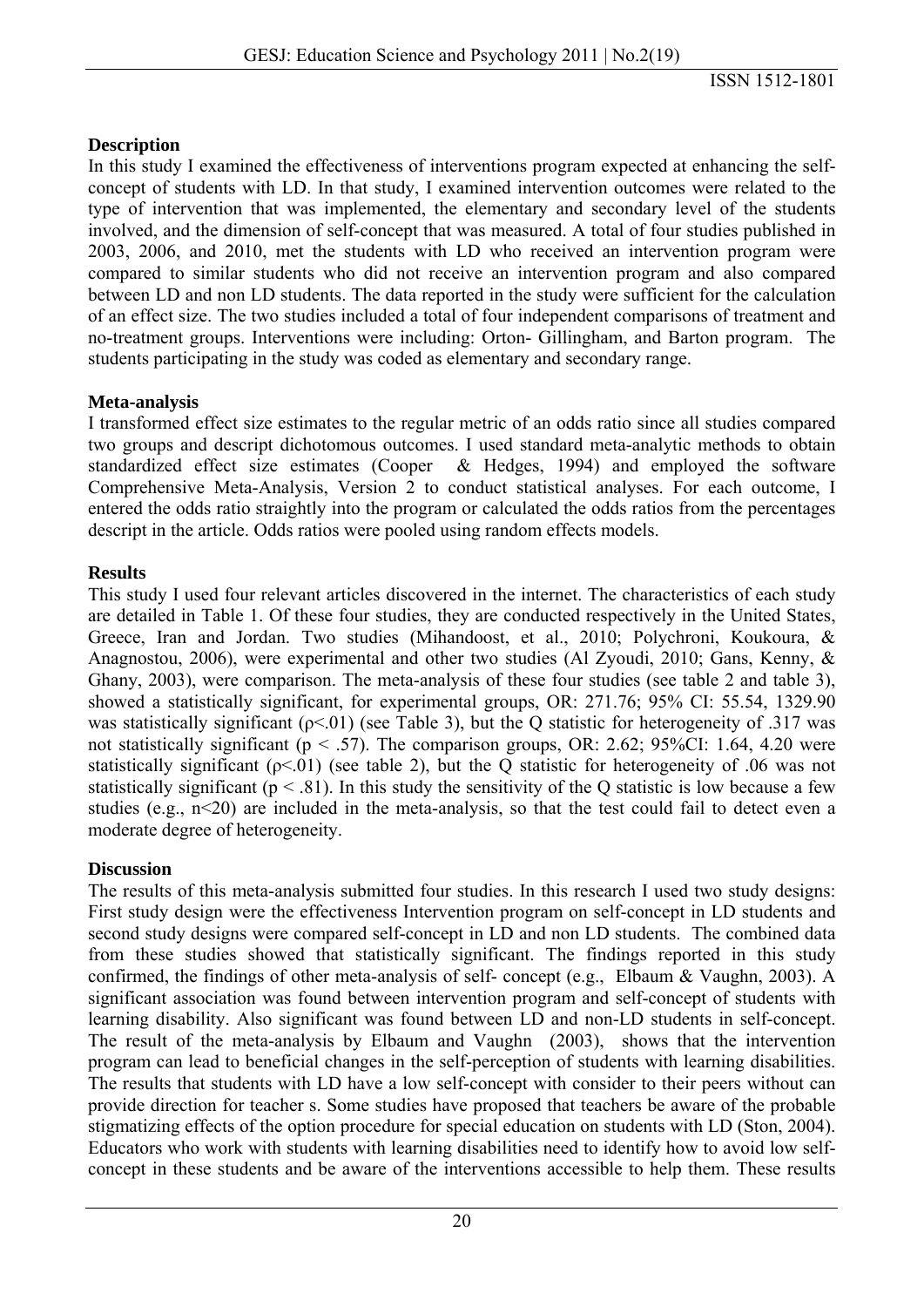can help teachers for developing programs and methods to support students with LD to increase a sense of achievement in their school.

## **Limitations**

The most apparent limitation of this study is the relatively small number of samples that provided data for the analyses. Limitations to the meta-analysis and the included studies should be considered when interpreting these findings. We averaged the results of all definitions for each outcome across the different groups' studies, and used that result in meta-analysis.

### **Summary**

In summary, this is not the first meta-analysis of the effectiveness intervention programs on selfconcept s in students with LD and also this is not first systematic review and meta-analysis of the comparing between LD and non LD students in self-concept. The findings provide evidence that Intervention programs are effective at improving self-concept in students with learning disabilities.

## **Implications**

The important implication of this study for research on the self-concept of students with LD is that researchers should description data at the individual level as well as at the group level. Even if students are randomly assigned to treatment and comparison groups, pre-test scores on a measure of self-concept should be reported. In addition, researchers should cite normative information for the outcome measure, so that it is possible to interpret whether and to what extent the self-concept of students in the study is in fact low. Much previous research that has compared the self-concept of students with and without LD has noted that students with LD have lower self-concept than their peers without disabilities; what is not stated is whether such differences are really meaningful. A lower-than average self-concept score may have practical and clinical significance for only a subgroup of students with LD. With regard to school-based interventions, the implications of the present study primarily concern the selection of students for intervention. Given the demonstrated variation in the self-concept of students with LD, it is no longer acceptable to target students for self-concept interventions based solely on the criterion that they have been identified as having LD. Interventions not only are costly for schools to provide but have costs for students as well. especially in terms of reduced instructional time. Students with LD, who by definition have academic difficulties in one or more areas of the curriculum, can ill afford to be included in interventions that they do not really need and from which they do not benefit. Reduction in instructional time should be determined based on a student's individual need for a given intervention and on the likelihood that that individual student will derive significant benefit.

# **Conclusion**

Psychologists are structuring research in perceptive the focus purpose of self-concept for students with learning disability. The articles comprise in this particular issue help to highlighting the consequence of self-concept in determining a multiplicity of shapes of reading. Self-concept is infused in classroom time, take element in center functions in common contact. The complexity and active life of self-concept create them hard to study. Accordingly, the field would improvement expansively from an increase in practical, theoretically, and experimentally study making an allowance for self-concept in reading locations. I hope that the articles in this particular issue will support others to combine self-concept their enduring programs of psychological study.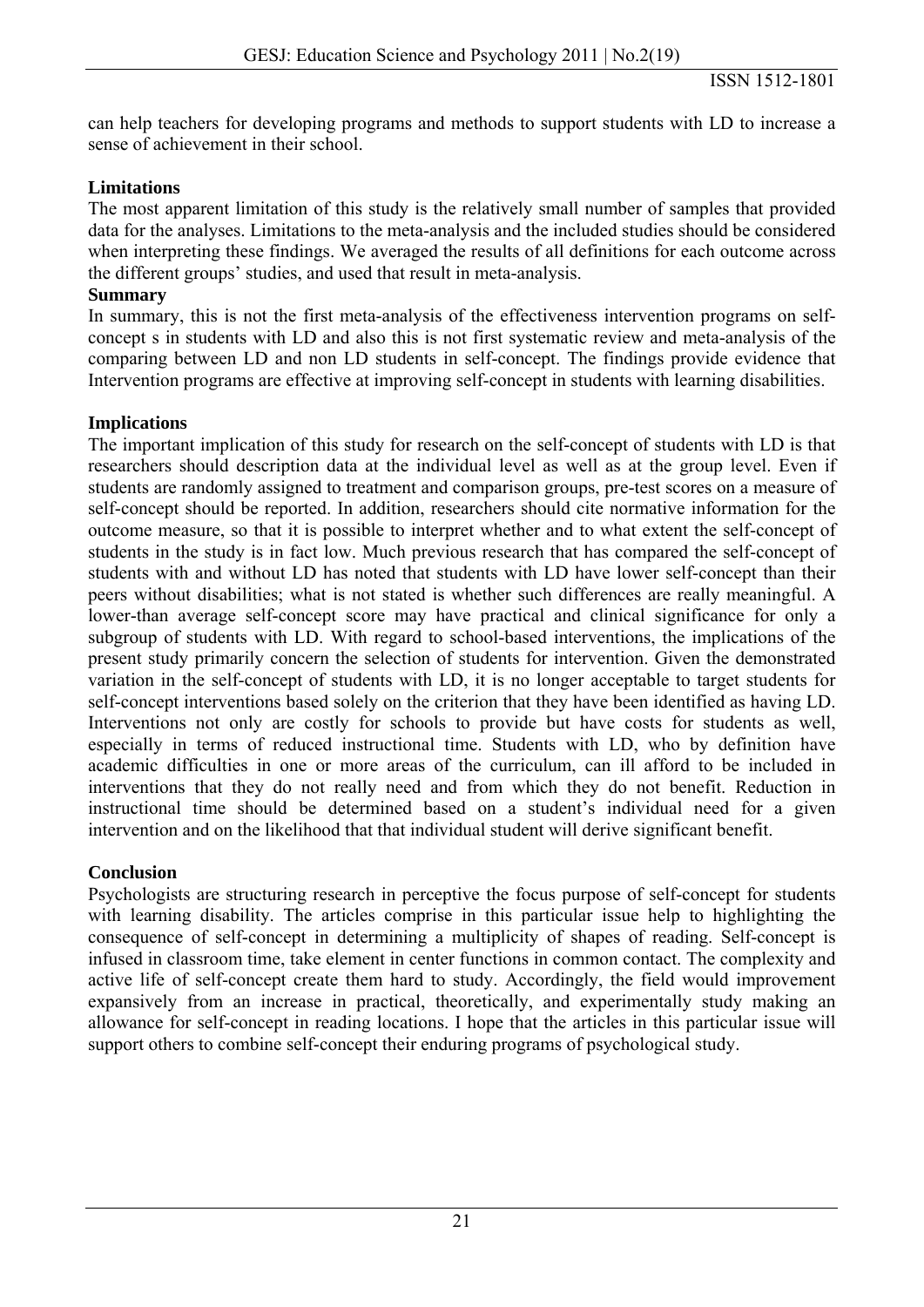# <span id="page-5-0"></span>**References**

- 1. Al Zyoudi, M. (2010). Differences in self-concept among students with and without learning disabilities in al karak district in Jordan. *International Journal of Special Education, 25*(2), 72- 77.
- 2. Bear, G. G., Clever, A., & Proctor, W. A. (1991). Comparison self-perception between normal children and children with learning disability. *Journal of Soecial Education, 24*, 409-426.
- 3. Bear, G. G., & Minke, K. M. (1996). Comparison positive bias in maintenance of self-worth between students with LD. *Learning Disability Quarterly, 19*, 23-32.
- 4. Beltempo, J., & Achille, P. A. (1990). The effect of a special class assessment on the selfconcept of students with learning disabilities. *Journal of Child Study, 20*, 81-103.
- 5. Chapman, J. W. (1988). Self-concept in students with learning disability. *Review of Educational Research, 58*, 347-371.
- 6. Cooley, C. H. (1902). *The people nature and the social order*. New York: Schocken
- 7. Cooper , H., & Hedges, L. (1994). *The handbook of research synthesis*. New York: Russell Sage Foundation.
- 8. Coopersmith, J. (1967). *The predecessor of self-esteem* San Franscisco: Freeman.
- 9. Elbaum, B., & Vaughn, S. (2003). For wich students with Learning disabilies are self-concept intervention effective? *Journal of Learning Disabilities, 36*, 101-108.
- 10. Gans, A. M., Kenny, M. C., & Ghany, D. L. (2003). Comparing the self-concept of students with and without learning disabilities. *Journal of Learning Disabilities, 36*(3), 287-295.
- 11. Gresham, M., & MacMillan, L. (1997). Societal capability and affective quality of students with disability. *Review of Educational Research, 67*(4), 377-415.
- 12. Hagborg. (1996). Self-concept and middle school students with learning disabilities: A comparison of scholastic competence subgroups. *Learning Disability Quarterly, 19*, 117-126.
- 13. Harter, S. (1985). *Manual for the self -perception profile for children*. Denver , CO: University of Denver Press.
- 14. Harter, S., Whitesell, N., & Junkin, L. (1998). Similarity and difference in domain-specific and worldwide self-evaluation of disability, behaviorally disordered, and normally achieving teenager. *American Education Research Journal, 35*, 635-680.
- 15. Hughes, J. N., & Baker, D. B. (1990). Psychological development: Children's self-esteem and coping. In S. N. Elliot & J. C. Witt (Eds.), *The clinical child interview*. New York: Guilford
- 16. Johnson, D. (1995). An overview of learning disability: Psychoeducational perspective. *Journal of Child Neurology, 10* (1), 52-58.
- 17. Kloomok, S., & Cosden, M. (1994). Self-concept in children with learning disability: The relationship between global self-concept, academic discounting, without academic self-concept, and perceived social suport. *Learning Disability Quarterly, 17*, 140-153.
- 18. Meltzer, L., Roditi, B., Houser, F., & Perlman, M. (1998). Academic strategies and students with learning disability. *Journal of Learning Disabilities, 31*, 437-451.
- 19. Mihandoost, Z., Elias, H., Nor, S., & Mahmud, R. (2010). The effectiveness of the intervention program on the attitude and self-concept of students with dyslexia. *Jounal of American Science, 6*(12), 1181-1191.
- 20. Pollard, E., & Hillage, J. (2001). *Exploring education. Institute of employment learning, Report 376*.
- 21. Polychroni, F., Koukoura, K., & Anagnostou, I. (2006). Academic self-concept, reading attitude and approaches to learning of children with dyslexia: do they differ from their peers? *European Journal of Special Needs Education, 21*(4), 415-430.
- 22. Prout, H. T., Marcal, S. D., & Marcal, D. C. (1992). A meta analysis of self-reported personality characteristic of children and youth with learning disability. *Journal of Psychoeducationsal Assessment, 10*(1), 59-64.